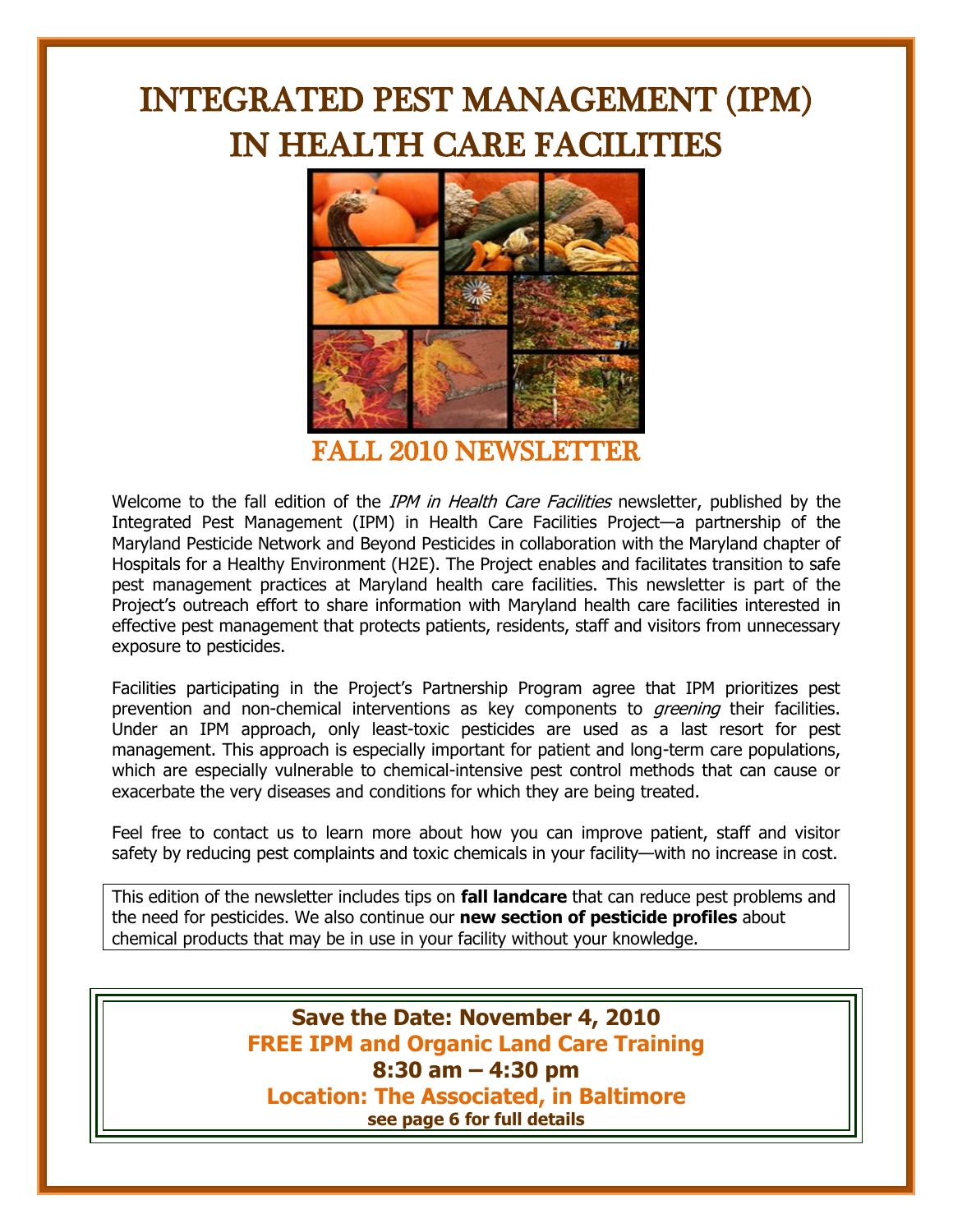## **FALL SEASON LANDCARE**

Practicing natural landcare, including an integrated pest management approach for turf and landscape, is an important step in greening your facility. Poor soil conditions resulting from chemical practices that impair soil biology are a primary source of both harmful environmental health effects off-site and turf and landscape management problems on-site.

#### **Did you know that:**

Non-target impacts of herbicides, fungicides and broad-spectrum insecticides destroy soil health and many beneficial microbes, fungi, insects and other organisms that can reduce the degree of intervention needed for quality turf and landscape.

- Foot traffic brings lawncare chemicals into your facility.
- Organic materials build 'deep' biology in the soil, while synthetic fertilizers lead to turf with shallow root systems.
- Building healthy soil has long-term benefits: in just a couple of seasons, turf will be deeper-rooted and will remain greener in dry periods and into the winter.
- Compost is a source of good microbes and can be top dressed in a 1/3 inch layer on lawn, trees and shrubs.

When selecting a landcare vendor or recontracting with an existing vendor, we recommend you consider a turf and landscape program that builds soil health instead of relying on synthetic fertilizers, herbicides, fungicides and insecticides to treat problems.

Healthy soil refers to the ability of the soil to function and it is the foundation to a healthy lawn and garden. Healthy soil is alive: one teaspoon of soil contains about four billion organisms that keep the ground from becoming dense and compacted, recycle nutrients for the plants, protect plants from disease and stores water for the plants.

#### **Steps to have your land care vendor take to create healthy soil and promote natural land care:**



- Feed the soil with a top layer of compost.
- Mulch the area with leaves, wood chips or grass clippings.
- Use only organic, slow release fertilizer when fertilization is needed.
- Choose indigenous plants that are pest and drought resistant.
- Water deeply and less frequently and do so early in the day to reduce evaporation.
- Mow higher off the ground (three inches) and leave the clippings.

Fall fertilization encourages root growth, promotes healthy soil and provides results you can see in the spring. We recommend that your facility or your landcare vendor use a slow-release, organic-based fertilizer instead of conventional synthetic fertilizer that includes pesticides, thereby reducing the risk of exposure to your patients, residents, staff and visitors at your facility. Additionally, treated lawns, gardens and athletic field produce runoff after storms that harm the Chesapeake Bay, its tributaries and aquatic life.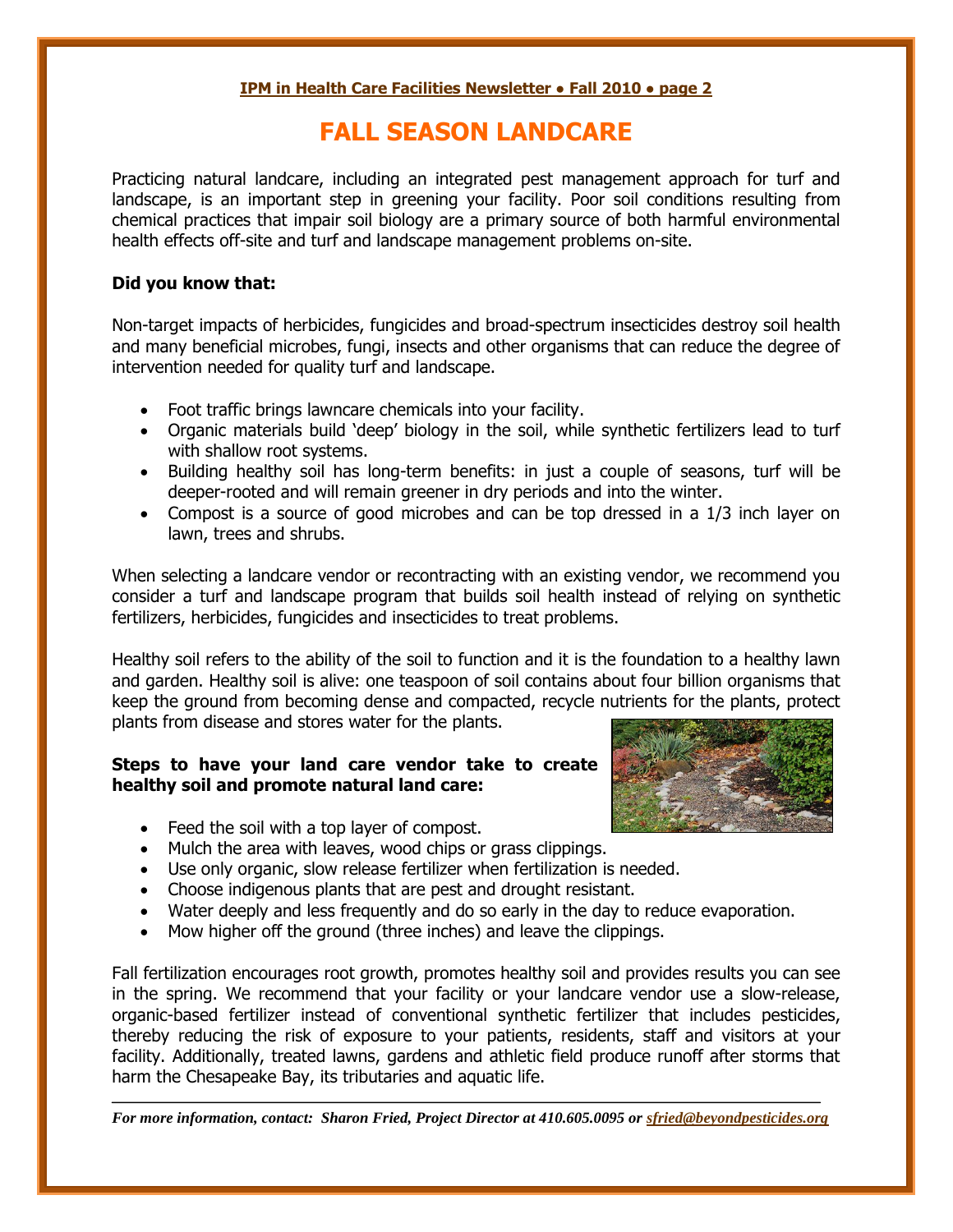

#### **Pesticide Profile: PROPOXUR**

**Propoxur: what is it, why is it being used in your health care facility and should you be concerned?**





Common pesticides containing propoxur are Crack & Crevice II, Ortho Ant and Baygone for ants and roaches and Zodiac Pet Collars and Spot On Flea Control for fleas and mites. The Environmental Protection Agency (EPA) stated in 1997 that professional pest control applicators, as well as residents and pets, can be exposed to propoxur during and after applications around the home and in commercial and industrial settings. It is highly toxic and classified by EPA as a probable human carcinogen.

#### **Introduction**

We continue our profile of pesticides currently in use in health care facilities since it came to our attention that some pest management providers are relying on chemicals as a first choice product to pest management in those settings. This approach is antithetical to IPM, where least-toxic pesticides are used only as a last resort. The significant health risks linked to propoxur exposure need to be seriously considered given the vulnerable populations that health care facilities serve. This is especially important since there are successful nontoxic and less toxic interventions available for the very pest pressures for which propoxur is now being used. In an IPM program, pest sightings indicate that there are causes that need to be addressed. These underlying causes could be structural or mechanical in nature or sanitation could be a cause. When the source is addressed, most often there is no need for pesticide use.

At times, however, when all non-chemical methods have been exhausted and the pest problem continues, a pesticide may be needed. In an IPM program, least-toxic pesticides are only as a last resort. Boric acid products can address the same pest problems that propoxur does. It is a least-toxic product and does not pose the health hazards that exposure to propoxur can cause. While it takes more time for boric acid to resolve the issue, boric acid will be successful; and, it will protect patients, staff, residents and visitors from exposure to a toxic chemical. Because it does not volatilize, boric acid is considered a least-toxic product.

#### **Mode of Action**

Propoxur, as a carbamate insecticide, causes acute toxicity by acting as a cholinesterase inhibitor. Cholinesterase is an enzyme needed for proper functioning of the nervous system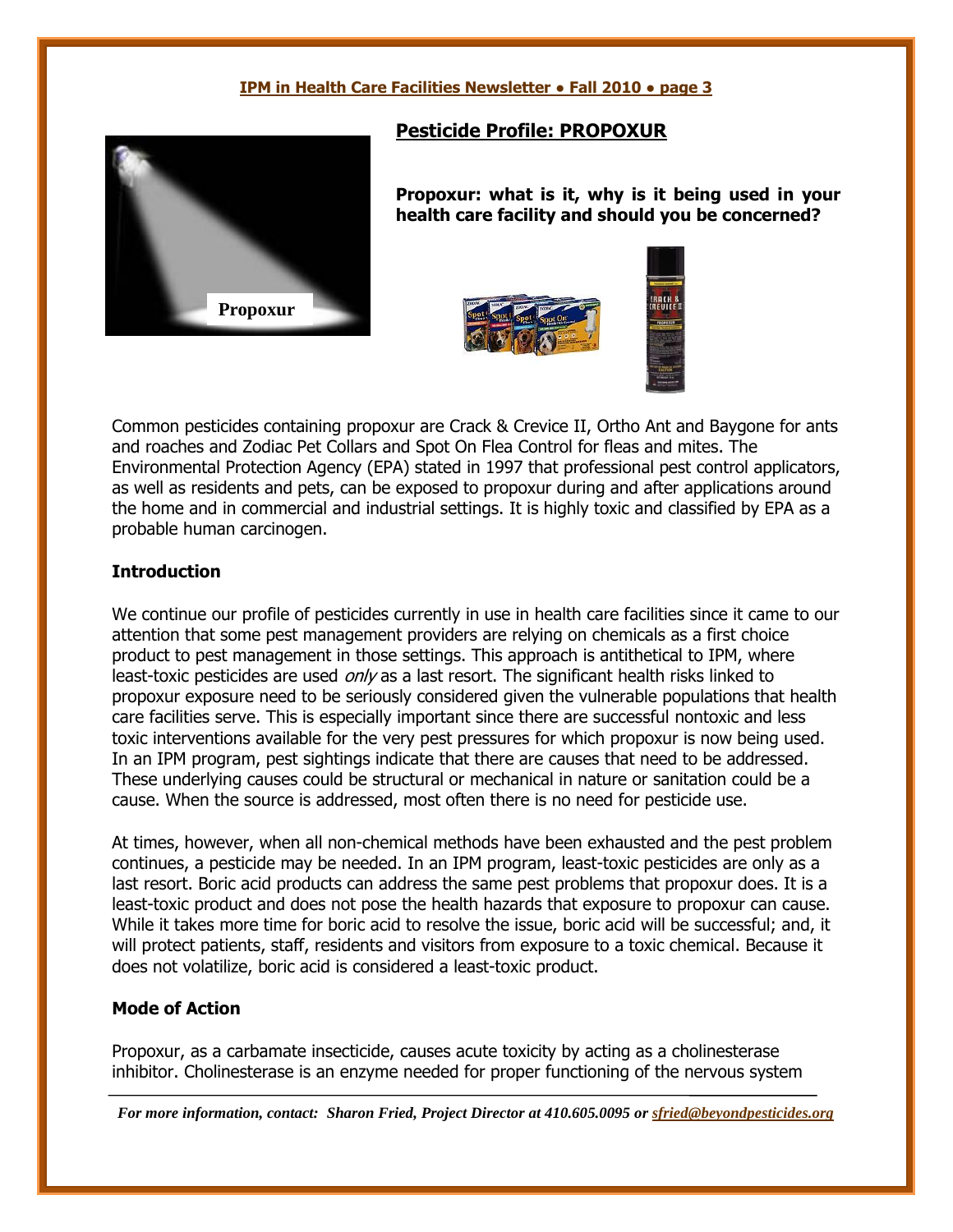of humans, other vertebrates and insects. Organophosphates and carbamates work to inhibit cholinesterase by interfering with the synapses in the central nervous system thereby causing an increase in acetylcholine, which results in extreme neural excitation and death of the insect. It is used against cockroaches, ants, fleas, ticks and mosquitoes. Propoxur is often used in health care facilities in a spray formulation and placed into small spaces such as cracks and crevices. Despite its containment, it will still volatilize into the ambient air.

#### **Toxicity**

The potential acute effects from propoxur exposure include headache, dizziness, blurred vision, labored breathing, sweating, nausea, vomiting, diarrhea, weakness and muscle cramps. Propoxur is classified by EPA as a probable human carcinogen.

Since some residential facilities include pets and working service dogs and some health care facilities include working security dogs, it is important to include that propoxur has also caused neurotoxicity to dogs. Severe skin reactions to Zodiac fleas control products have occurred, with skin irritation and hair loss at the site of application. Organs affected by chronic exposure may include the liver, thyroid and kidney. Additionally, people can be exposed to propoxur when they pet an animal that has received a flea treatment.

#### **Breakdown and Volatility**

Propoxur is highly volatile. Volatility is the capacity of a substance to evaporate, thus moving through the air, being easily inhaled and moving widely as its persistence permits. Studies are showing health impacts of pesticides at extremely low levels, even when the health effect is not seen at larger doses. These low level exposures are not typically evaluated by EPA.

Propoxur has a half-life of 13 days at 25°C (77°F), meaning that half of the amount of propoxur applied will still be present 13 days later and 25% of the original application amount will be present after 26 days. In sunlight, the half life decreases to 10 days, but increases to 33 days in the soil.

#### **Environmental Fate**

Propoxur is highly toxic to fish and other aquatic organisms. It is also highly toxic to bees and moderately to very highly toxic to birds.

#### **Resistance**

Pesticide resistance is the adaptation of pest species targeted by a pesticide resulting in decreased susceptibility to that chemical. Pests develop a resistance to a chemical through selection. The most resistant organisms are the ones to survive and pass on their genetic traits to their offspring. German cockroaches, house flies and mosquitoes have documented resistance to propoxur.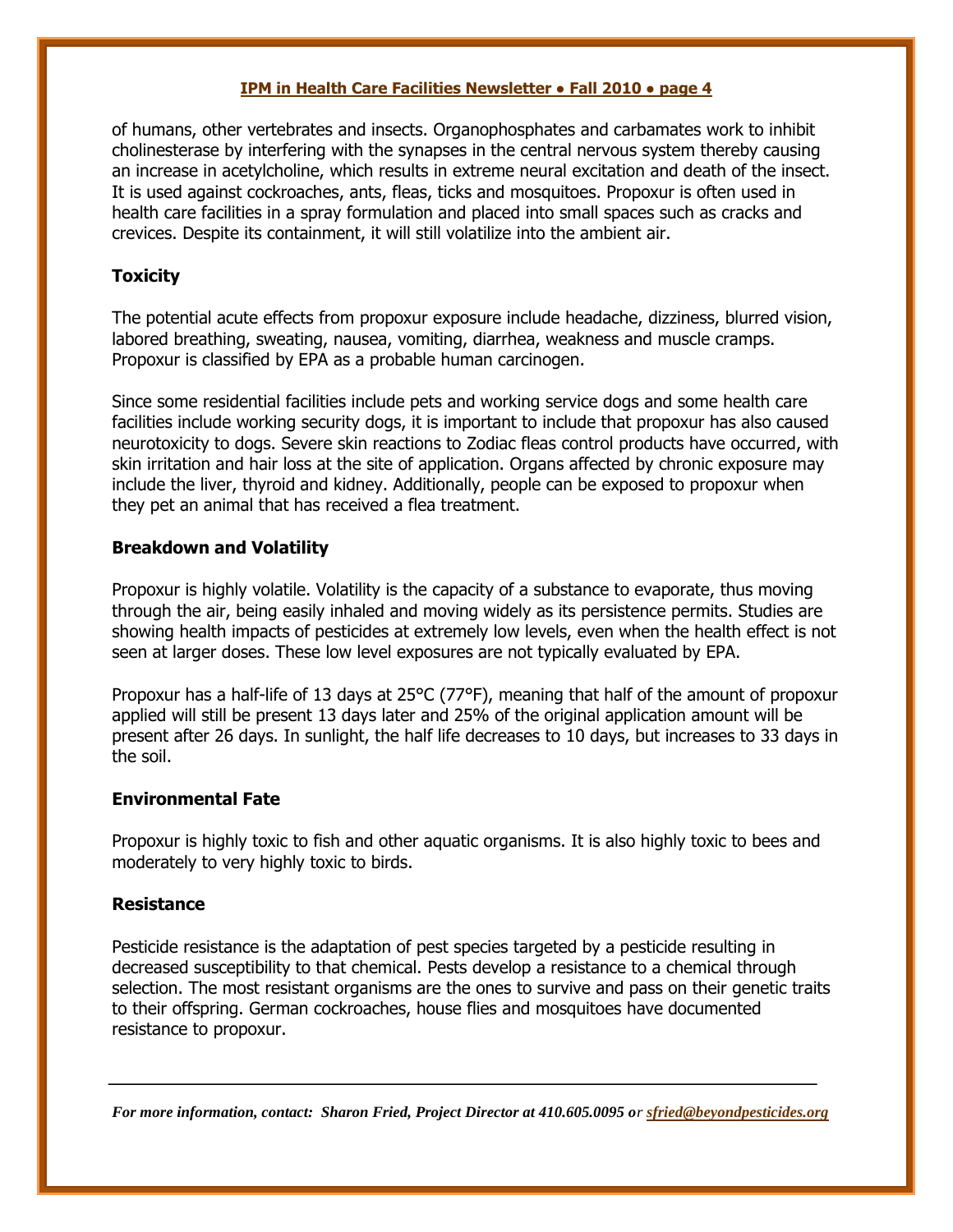#### **Non-Toxic and Least-Toxic Options to Propoxur for Structural Pest Management**

Heat treatment, boric acid, silica gels, diatomaceous earth and essential oils

#### **Sources**:

**[www.epa.gov/oppsrrd1/REDs/factsheets/2555fact.pdf](http://www.epa.gov/oppsrrd1/REDs/factsheets/2555fact.pdf)**

**[www.beyondpesticides.org/pesticides/factsheets/propoxur.pdf](http://www.beyondpesticides.org/pesticides/factsheets/propoxur.pdf)**

**[www.pesticideinfo.org/Detail\\_Chemical.jsp?Rec\\_Id=PC35769](http://www.pesticideinfo.org/Detail_Chemical.jsp?Rec_Id=PC35769)**

**www.extoxnet.orst.edu/tibs/cholines.htm** 

**www.co.thurston.wa.us/health/ehcsg/5stepslawn.html** 



#### **Pesticide Induced Diseases Database – www.beyondpesticides.org/health**

The common diseases affecting public health are all too well-known in the 21st century: asthma, autism and learning disabilities, birth defects and reproductive dysfunction, diabetes, Parkinson's and Alzheimer's diseases and several types of cancer. Their connection to pesticide exposure continues to strengthen despite efforts to restrict individual chemical exposure, or mitigate chemical risks, using risk assessment-based policy.



The Pesticide-Induced Diseases Database, launched by Beyond Pesticides, facilitates access to epidemiologic and laboratory studies based on real world exposure scenarios that link public health effects to pesticides. The scientific literature documents elevated rates of chronic diseases among people exposed to pesticides, with increasing numbers of studies associated with both specific illnesses and a range of illnesses. With some of these diseases at very high and, perhaps, epidemic proportions, there is an urgent need for public policy at all levels –local, state, and national—to end dependency on toxic pesticides, replacing them with carefully defined **green strategies**.

The current database, which contains hundreds of studies, is preliminary and will be added to over the coming months. We urge readers to send studies to info@beyondpesticides.org that you think should be added to the database.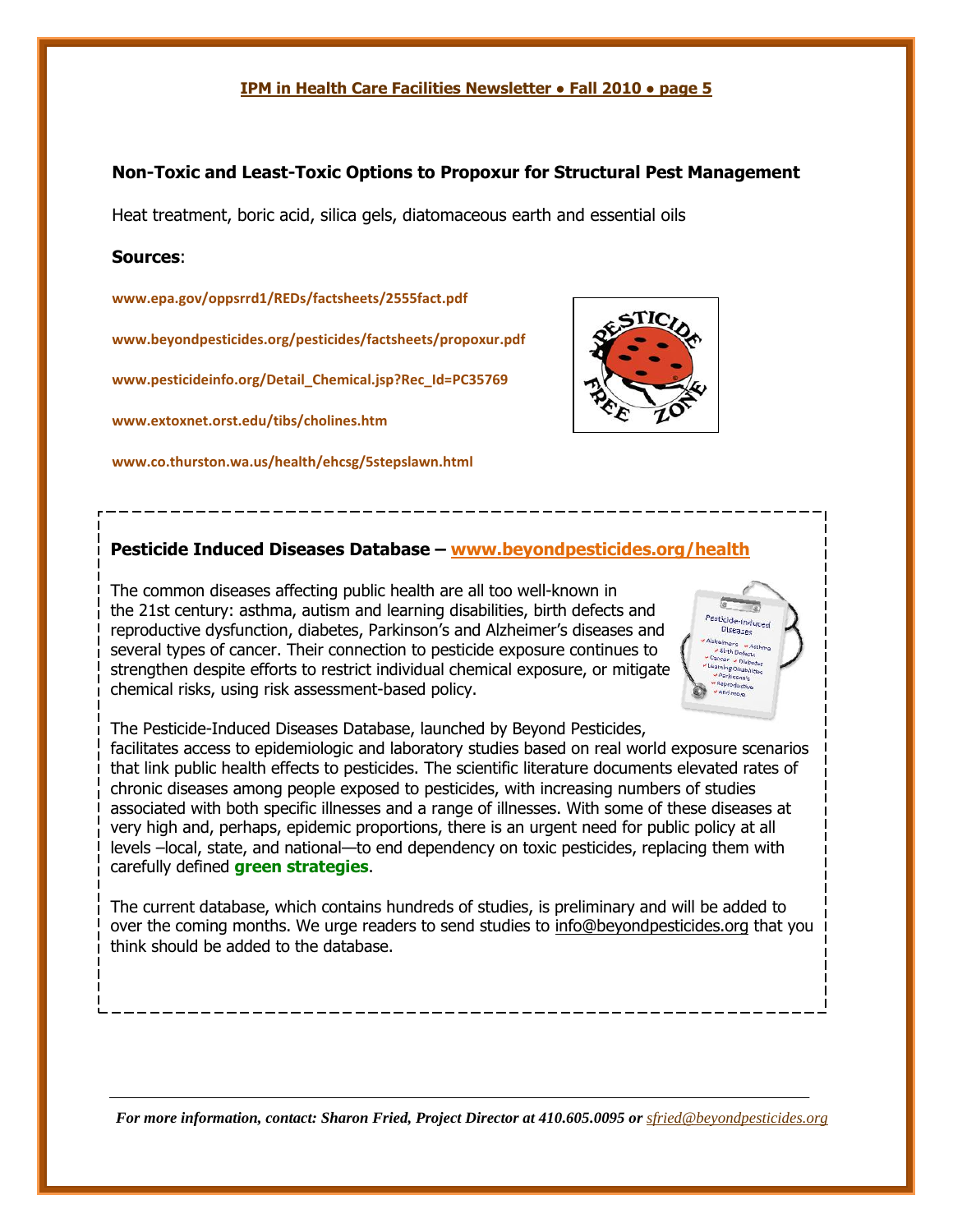## Integrated Pest Management (IPM) & Organic Landcare

## Free Training: November 4, 2010

**Sponsors:** The IPM in Health Care Facilities and Community Outreach Project, co-sponsored by the Maryland Pesticide Network and Beyond Pesticides in collaboration with Maryland H2E.

**What:** Training sessions will provide instruction on technical aspects of least-toxic structural IPM and natural landscape management that minimize health and environmental impacts while achieving enhanced pest management.

## **Who/When: November 4, 2010**

8:30 am - 12:00 pm -- Structural IPM: Tom Green, President, IPM Institute of North America 1:30 pm - 4:30 pm -- Natural Landcare: Chip Osborne, President, Osborne Organics

Refreshments will be provided. Lunch on your own.

**Where**: The Associated 101 W. Mount Royal Avenue Baltimore, MD 21201

**Free Parking:** at The Associated garage with your stamped ticket (directions available with your confirmed registration)

### Register by October 20

Contact Sharon Fried, Project Director

sfried@beyondpesticides.org or 410-605-0095